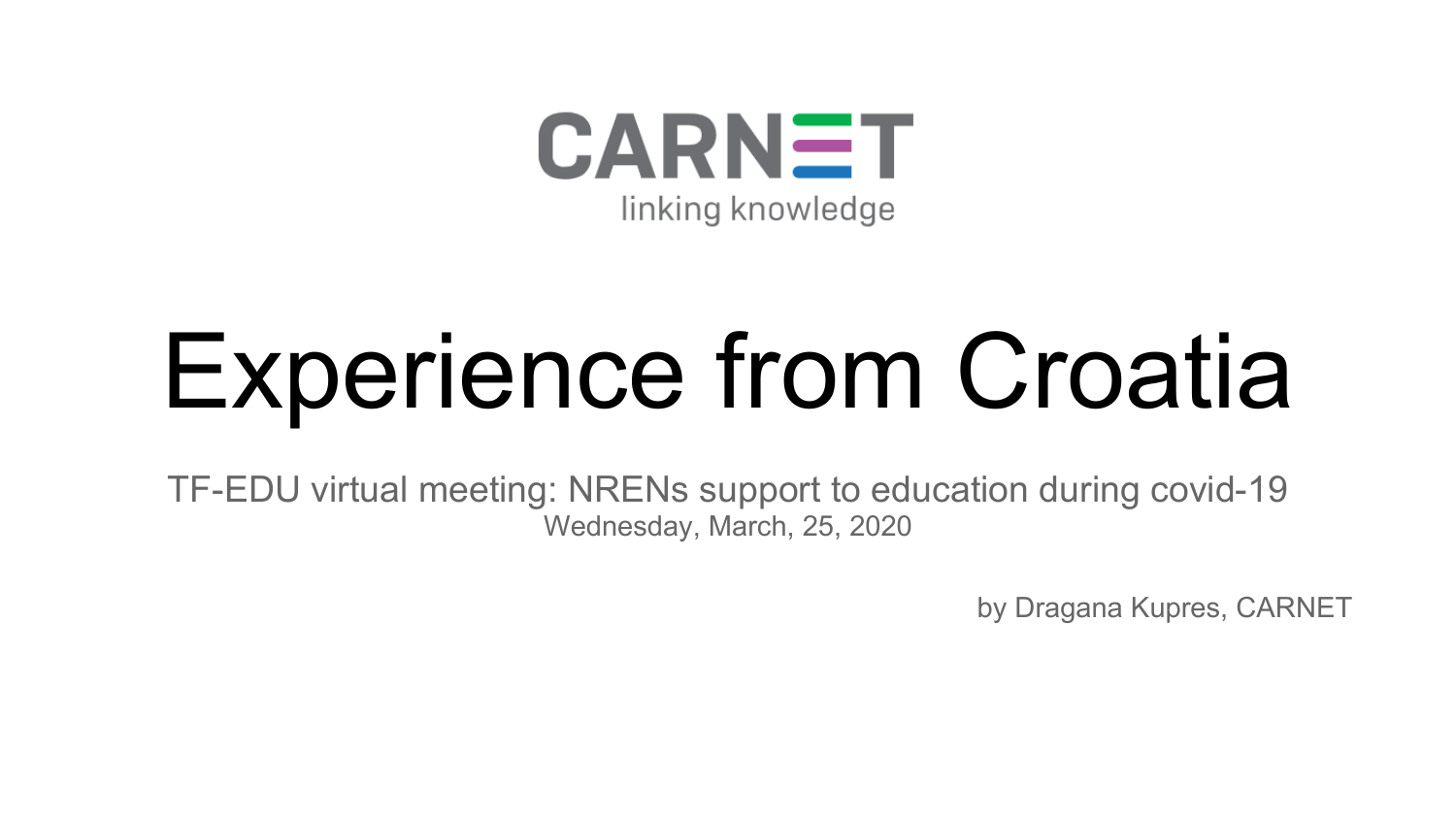

## Approach

- Coordinated action:
	- **Ministry of Science and Education**
	- CARNET
	- SRCE
	- Education and Teacher Training Agency
	- Agency for Vocation Education and Training
- National support to primary and secondary schools
	- Centralized system centralized approach
	- Use all resources previous available
	- Headmasters virtual training room sharing of official information
- Higher education (based on MoSE survey to HE)
	- 50% autonomous and individual approach
	- 50% SRCE supporting all universities with Moodle

Getting ready

e-Schools pilot (2015-18) e-Schools roll out (2019-) School for Life (2018)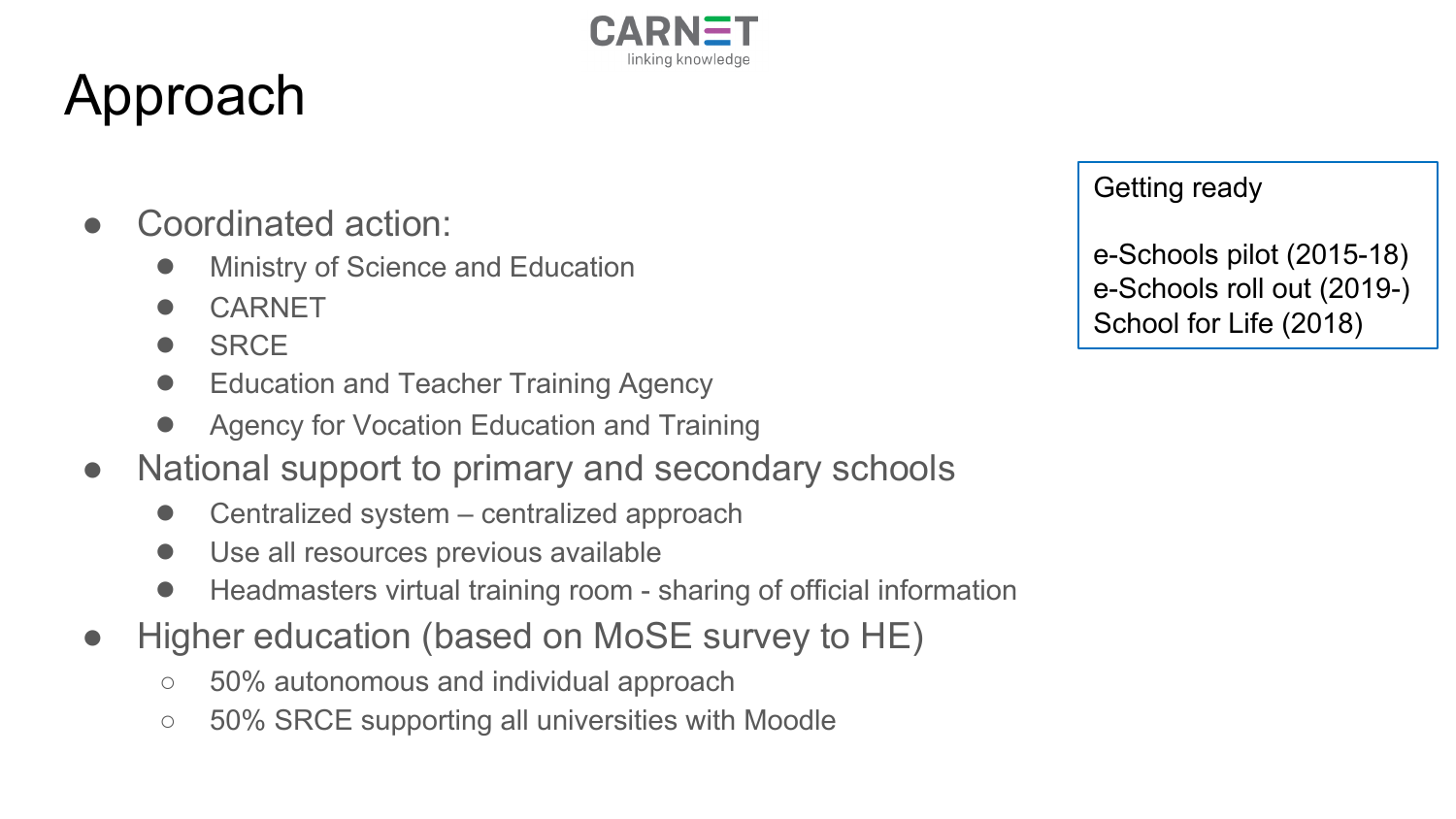

## 1<sup>st</sup> challenge: Scaling up digital infrastructure

Moodle instances (18 years)

- Central national (CARNET)
- Central HE (SRCE)
- **HE** institutions individual instances

#### Office365 (3-4 years)

- Teams, Yammer
- Reached maximum available licences (from 250.000 to 350.000)

Google Education Suite (3-4 days)

- AAI integration was made 3 days before closing the schools
- $(from 0 to 50.000)$
- 1. Original instance exploded, had to be closed (600 new courses in 2 days) 2. NEW for primary schools
- 3. NEW for secondary schools

Schools choosing from three options

For students has to be one-stop shop!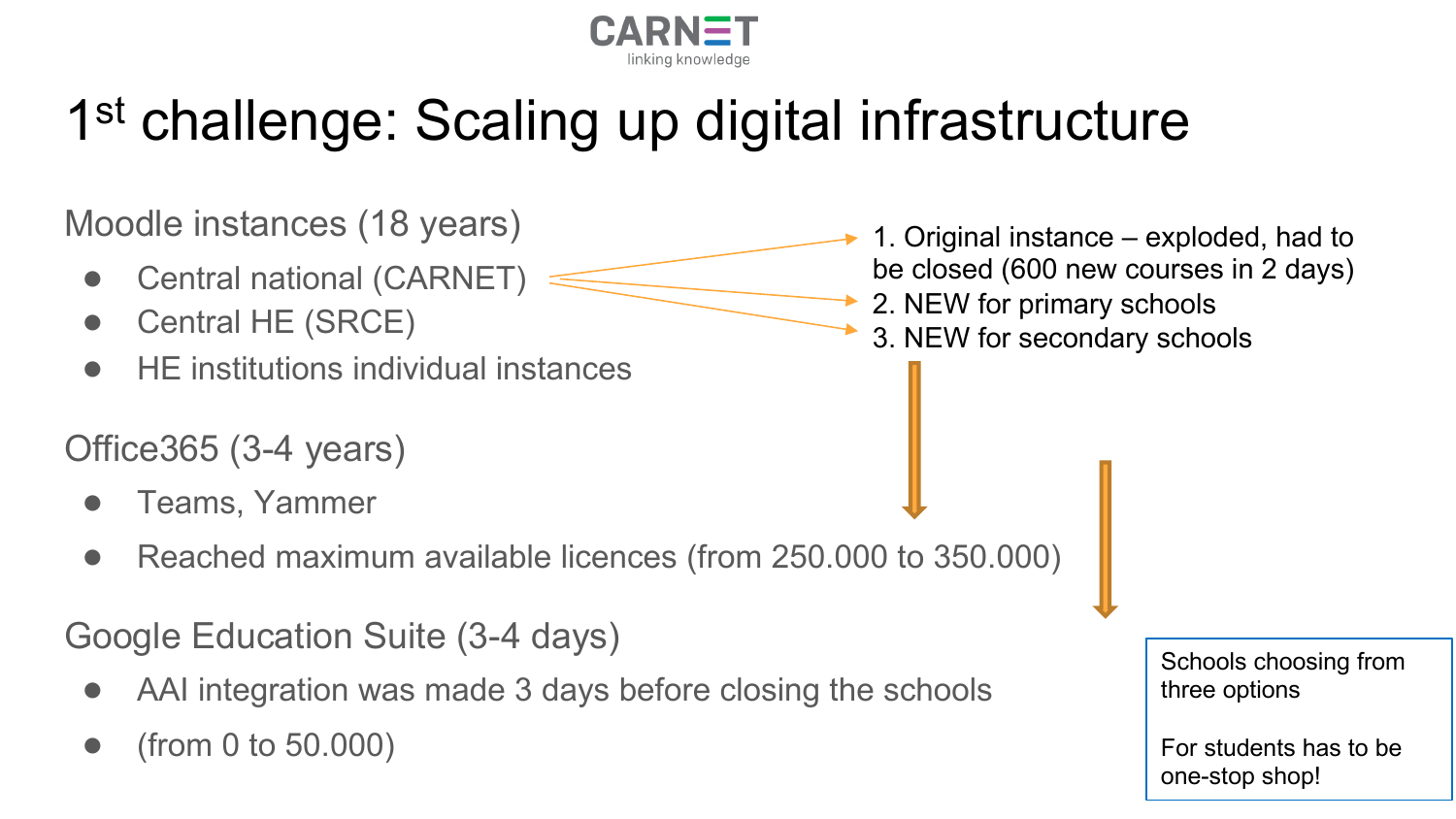

### 2<sup>nd</sup> challenge: Scaling up AAI@edu.hr

Central AAI infrastructure

- SRCE (CARNET oartially took over)
- Collapsed on the  $1<sup>st</sup>$  day
- DDOS attack weekend before schools closed
- Passwords lost Helpdesk 24/7

#### 24/7

- Infrastructure and Service Development Department
- Department for User Support
- All other dpts (Education Support dpt)

500.000 users:

10x more than 1 month ago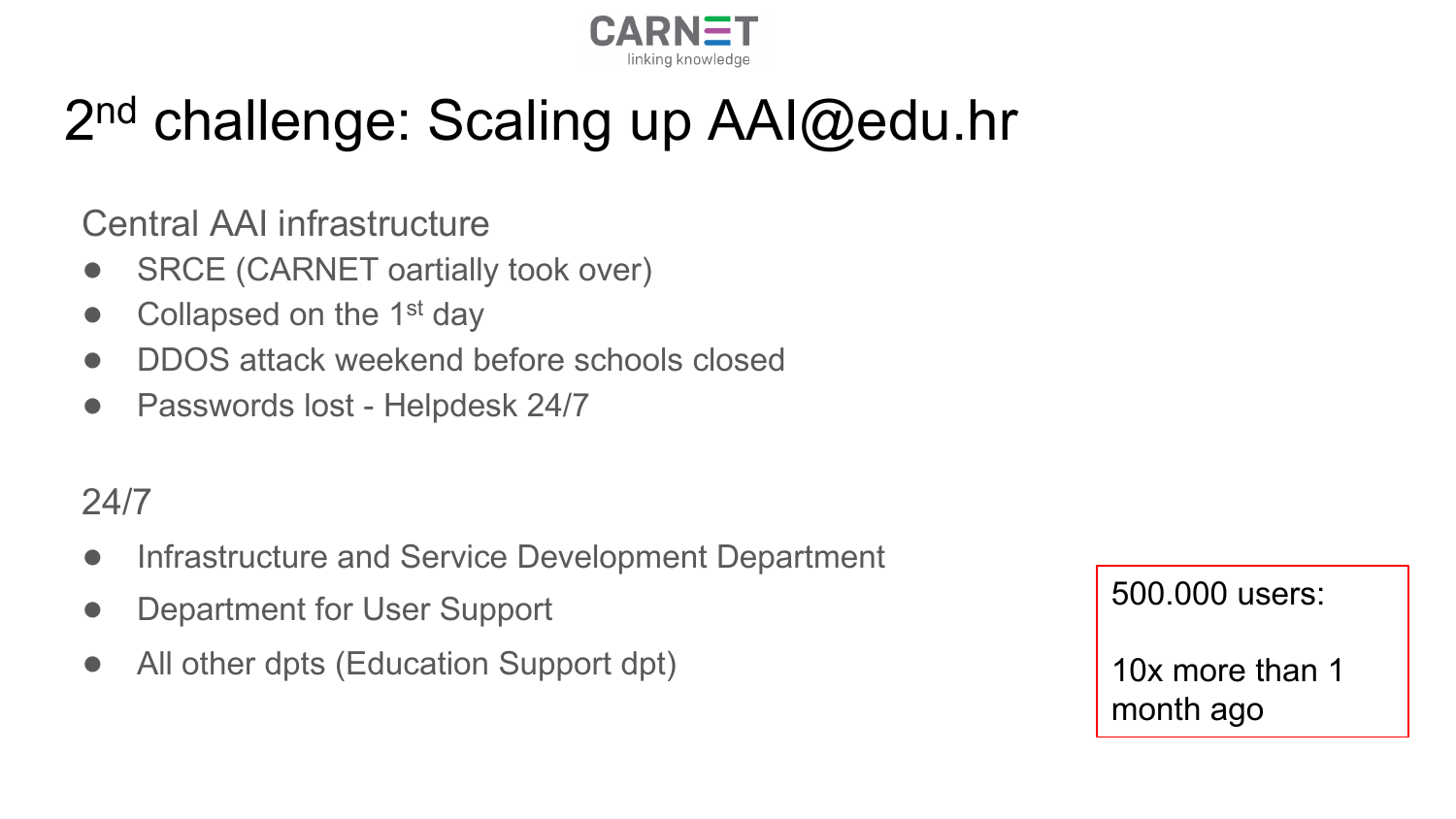

#### 3rd challenge: Digital materials and student equipment

Almost 50% of curriculum in digital format - digital educational resources, teaching scenarios

National TV broadcasting on 2 programmes –

- 300 hours of lessons produced each week
- Lower primary based on TV programme 1 day of production for 1 day of content
- Video lessons for higher primary and secondary schools as a support to online tools

Student equipment:

- Equipment from schools distributed to students who lack one
- MoSE financial help (equipment and sim cards)